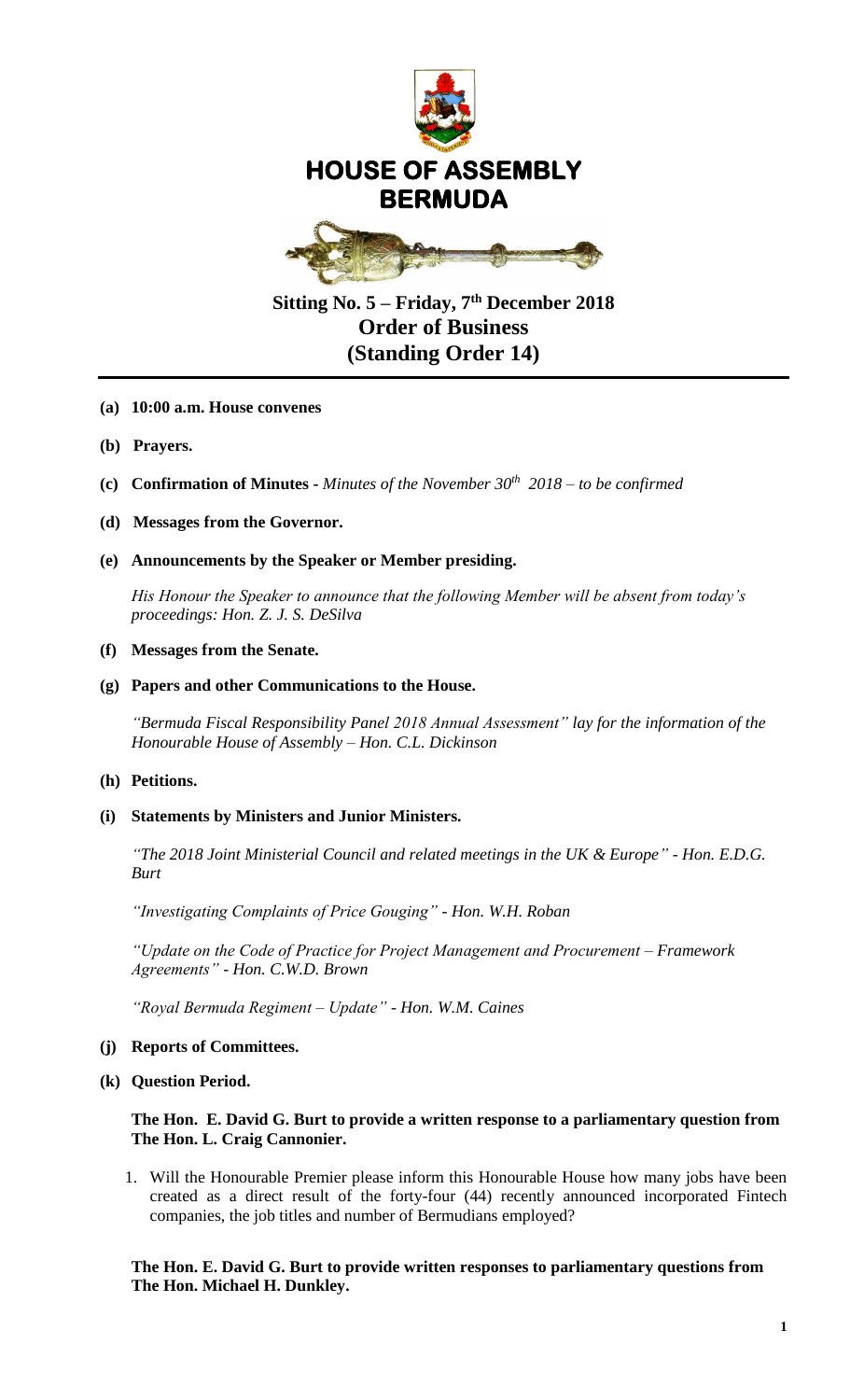1. Will the Honourable Premier please provide to this Honourable House a complete list of any trip paid out of the consolidated fund that has been taken by any Government Member of Parliament or Government Senator from July 18<sup>th</sup> 2017 through November 23<sup>rd</sup> 2018 inclusive of purpose of trip, travel destination and all costs associated with the trip in itemized fashion?

# **The Hon. Wayne M. Caines to provide a written response to a parliamentary question from Mr. Sylvan D. Richards.**

- 1. Would the Honourable Minister please confirm for this Honourable House the number of work permits approved in the months of September, October and November 2018? Please provide a separate figure for each month.
- **(l) Congratulatory and /or Obituary Speeches.**
- **(m) Matters of Privilege.**
- **(n) Personal Explanation.**

*Hon. T.G. Moniz to do a Personal Explanation*

- **(o) Notice of motions for the Adjournment of the House on matters of urgent public importance.**
- **(p) Introduction of Bills:**
- **(q) Government Bills:**

*"Economic Substance Act 2018" - Hon. C.L. Dickinson*

- **(r) Opposition Bills:**
- **(s) Private Members' Bills**
- **(t) Notice of Motions:**

 *Mrs. P.J. Gordon-Pamplin to give notice of the following Motion:*

*"BE IT RESOLVED that this Honourable House decries the posting of inappropriate and/or sexist comments on social media by Members of Parliament and that this House supports the inclusion in the Parliamentary Code of Conduct policies and procedures that will embrace a culture of respect towards women parliamentarians and women in general."*

# **(u) Orders of the Day:**

- **1. Second Reading of the "Chief Medical Officer (Transfer of Functions and Validation) Act 2018" [Minister of Health] First Reading: November 16, 2018**
- **2. Second Reading of the "Allied Health Professions Act 2018" [Minister of Health] First Reading: November 30, 2018**
- **3. Second Reading of the "Investment Funds Amendment Act 2018" [Minister of Finance] First Reading: November 9, 2018**
- **4. Second Reading of the "Bermuda Monetary Authority Amendment (No. 3) Act 2018" [Minister of Finance] First Reading: November 30, 2018**
- **5. Second Reading of the "Insurance Amendment (No. 3) Act 2018" [Minister of Finance] First Reading: November 30, 2018**
- **6. Consideration of the "Contributory Pensions (Amendment of Benefits) Order 2018"**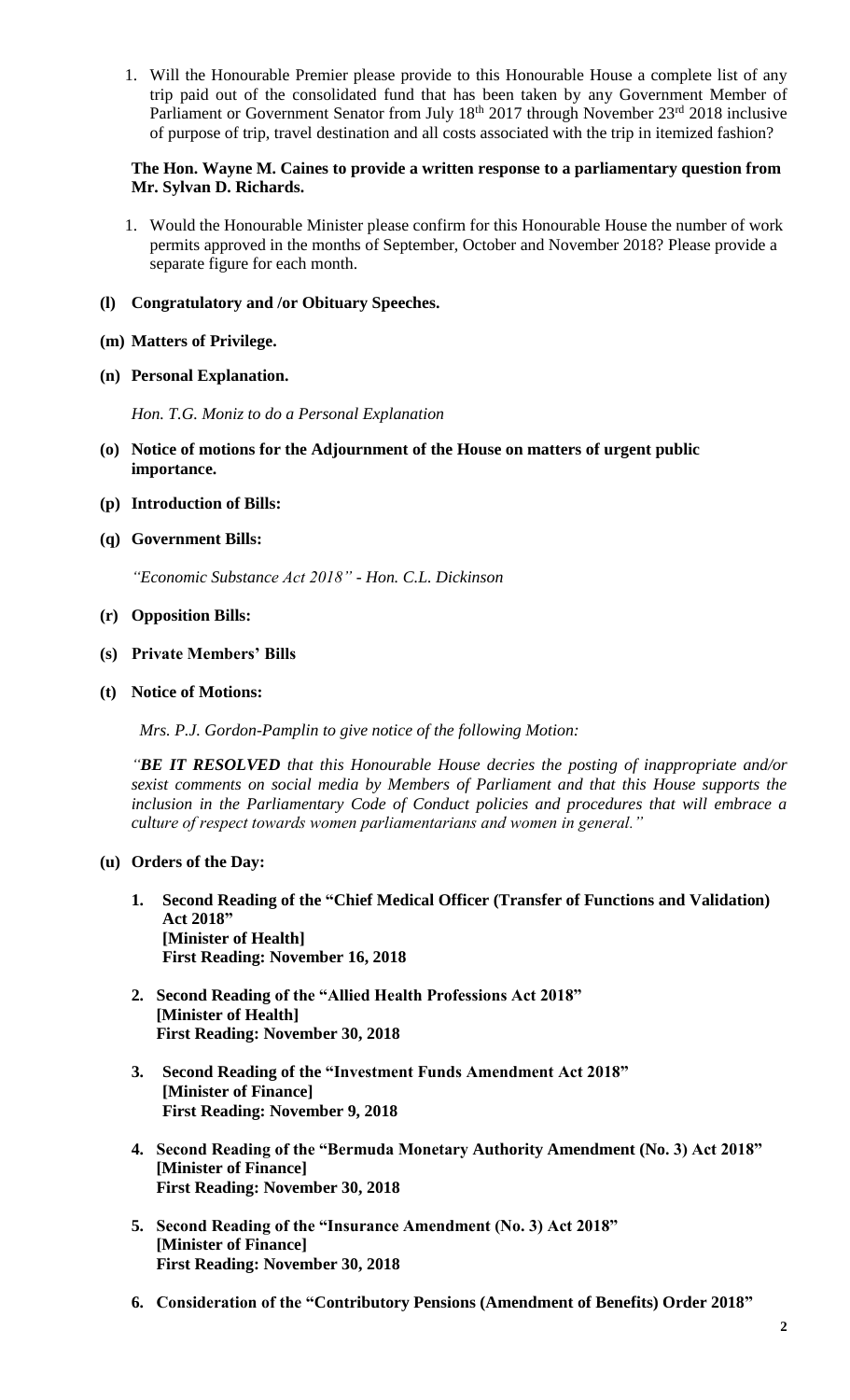**7. Motion to be moved by Hon. C.L Dickinson, notice of which was given on November 23rd, 2018:**

*"WHEREAS Honourable Members are mindful of the contents of the Report of the Tax Reform Commission 2018;*

*BE IT RESOLVED that this Honourable House carefully consider both the contents and implications of the said report."*

- **8. Second Reading of the "Criminal Code (Sex Offender Management) Amendment Act 2018" [Minister of Health, Spokesperson for Legal Affairs] First Reading: November 30, 2018**
- **9. Second Reading of the "Children Amendment Act 2018" [Minister of Health, Spokesperson for Legal Affairs] First Reading: November 30, 2018**
- **10. Consideration of the "Tourism Investment (Bermudiana Beach Resort) Order 2018" [Minister of Tourism and Transport] Tabled: November 30, 2018**

**Shernette Wolffe Clerk to the House of Assembly**

**Sessions House 21 Parliament Street Hamilton HM 12 BERMUDA December 7, 2018**